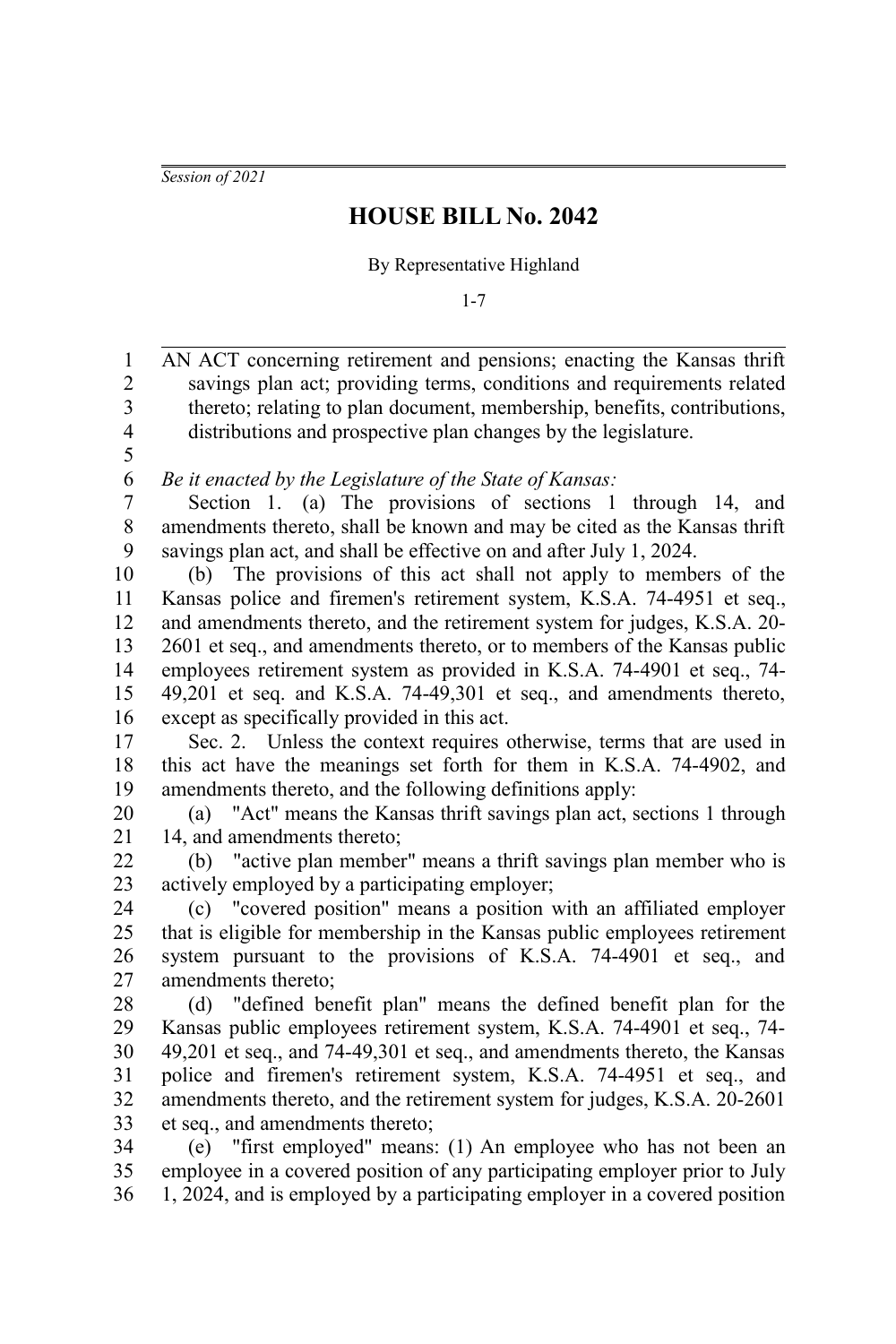on or after July 1, 2024; or (2) an employee who is a former member of the system who withdrew contribution accounts before July 1, 2024, and who is again employed by a participating employer in a covered position on or after July 1, 2024; and 1 2 3 4

(f) "plan" or "thrift savings plan" means the thrift savings plan established by section 3, and amendments thereto. 5 6

Sec. 3. (a) The board shall establish a separate thrift savings plan in accordance with the provisions of this act. The plan shall be established as a pension plan for the exclusive benefit of members and their beneficiaries and as a qualified governmental plan pursuant to sections 401(a) and 414(d) of the federal internal revenue code and its implementing regulations. Retirement accounts shall be established for each thrift savings plan member. Assets of the plan shall be held in trust. The plan is established in addition to any retirement, pension, deferred compensation or other benefit plan administered by the state or a political subdivision thereof. 7 8 9 10 11 12 13 14 15 16

(b) The board may enter into an agreement or agreements with approved insurers, investment managers or other contracting parties whereby benefits or investment services under the thrift savings plan would be made available to participants. The board may enter into an agreement with one or more qualified private firms for consolidated billing services, participant enrollment services, communications services, participant account recordkeeping services and other services related to the administration of the thrift savings plan. 17 18 19 20 21 22 23 24

(c) No significant costs shall be incurred by the state as a result of the administration of this act unless such costs are recovered by one or both of the following means: (1) A service charge collected from all participants; or (2) credit allowances or reimbursement of specified plan expenses as provided under agreements with one or more qualified private firms entered into pursuant to subsection (b). The amount of any such significant costs incurred and to be recovered by the state shall be determined by the board. 25 26 27 28 29 30 31 32

(d) The board is authorized to negotiate and enter into contracts with qualified insurers, investment managers and other contracting parties for the purposes of implementing and providing essential services for the thrift savings plan, including acquisition of actuarial, investment, consulting, auditing and other services necessary therefor. Contracts entered into under this act shall be subject to the provisions of K.S.A. 75-3739, and amendments thereto, and shall not be negotiated in accordance with the provisions of K.S.A. 75-37,102, and amendments thereto, or K.S.A. 75- 37,132, and amendments thereto. 33 34 35 36 37 38 39 40 41

Sec. 4. The legislature may from time to time prospectively change the statutory provisions governing the plan, and expressly reserves the 42 43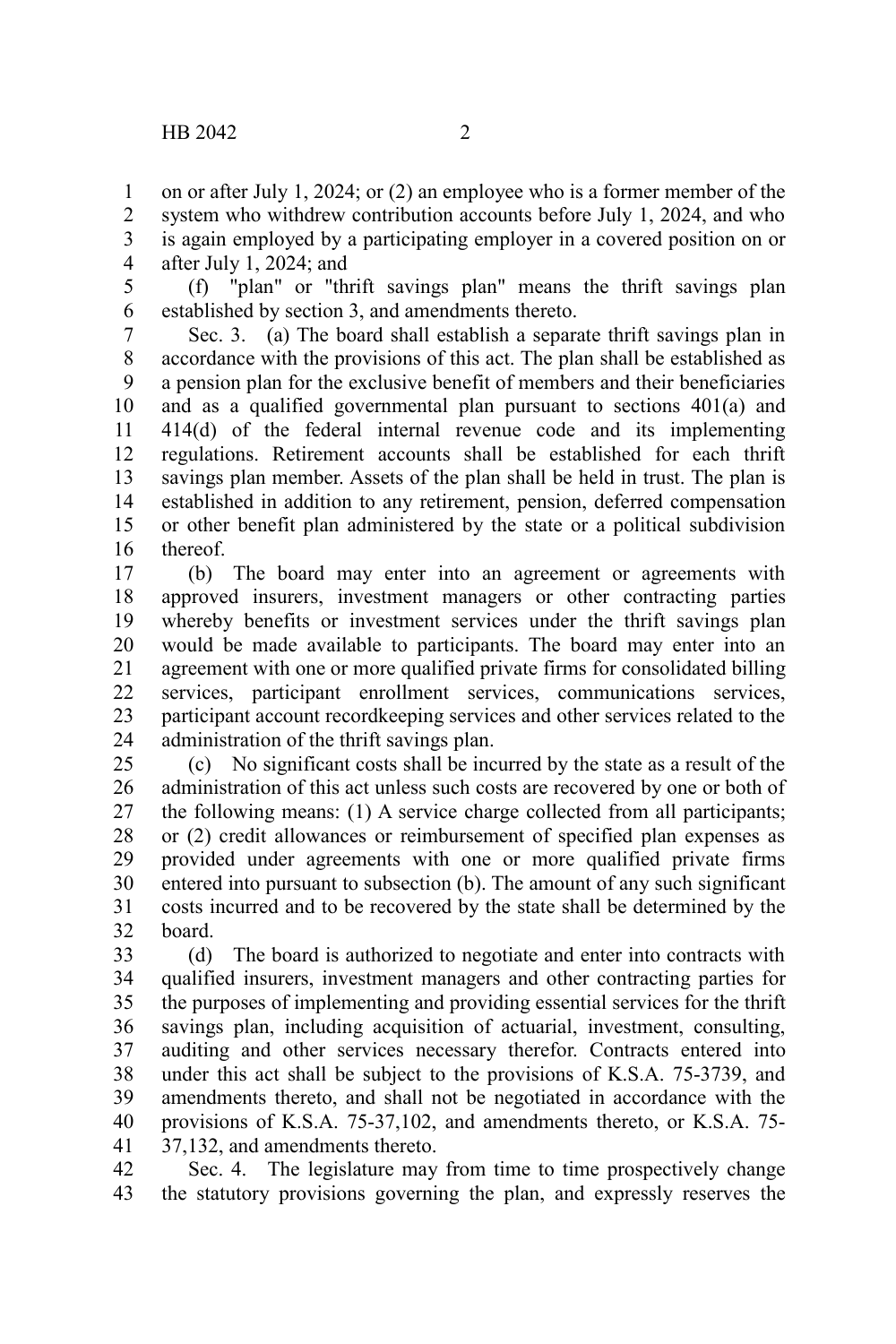right to do so. The state of Kansas shall not be responsible for any loss incurred by any member under the plan established pursuant to this act. 1 2

Sec. 5. An eligible employee of the defined benefit plan who is first employed on or after July 1, 2024, may elect, within 14 days of commencement of employment in a covered position with a participating employer, to become a member of the thrift savings plan upon filing with the board a one-time irrevocable election to become or not become a member of the thrift savings plan. An election to become a member of the thrift savings plan terminates any eligibility to be a member of the defined benefit plan. In the event that any employee fails to file an election to become a member of thrift savings plan, it shall be presumed that such employee has elected to become a member of the defined benefit plan. Elections under this section shall be on a form and in a manner prescribed by the board. 3 4 5 6 7 8 9 10 11 12 13 14

Sec. 6. (a) This section shall not be implemented until the board has obtained approval from the federal internal revenue service. The board may implement the remainder of this act prior to implementation of this section. This section is severable from the remainder of this act and shall be repealed if the federal internal revenue service refuses to grant such approval or issues an adverse decision. 15 16 17 18 19 20

(b) Except as otherwise provided in this act, an active member of the defined benefit plan on July 1, 2024, or an inactive non-vested member who is again employed by a participating employer in a covered position on or after July 1, 2024, may elect to become a member of the thrift savings plan by making an election within a 90-day period established by the board. 21 22 23 24 25 26

(c) (1) Elections made pursuant to this section shall be made on a form and in a manner prescribed by the board. 27 28

(2) A defined benefit plan member failing to make an election prescribed by this section remains a member of the defined benefit plan. 29 30

(3) An election under this section, including the default election pursuant to subsection  $(c)(2)$ , is a one-time irrevocable election. 31 32

(4) An election to become a member of the thrift savings plan is for all of such member's credited service. An election to become a thrift savings plan member terminates active membership in the defined benefit plan and the service of such member on and after July 1, 2024, in the thrift savings plan shall not be credited for the purposes of the defined benefit plan. The system shall calculate the actuarial present value of such member's accrued retirement benefit for all credited service prior to July 1, 2024, and shall transfer a lump-sum amount equal to such actuarial present value to such member's rollover account. 33 34 35 36 37 38 39 40 41

(d) A member in either the defined benefit plan or the thrift savings plan who becomes inactive after an election under this section and who 42 43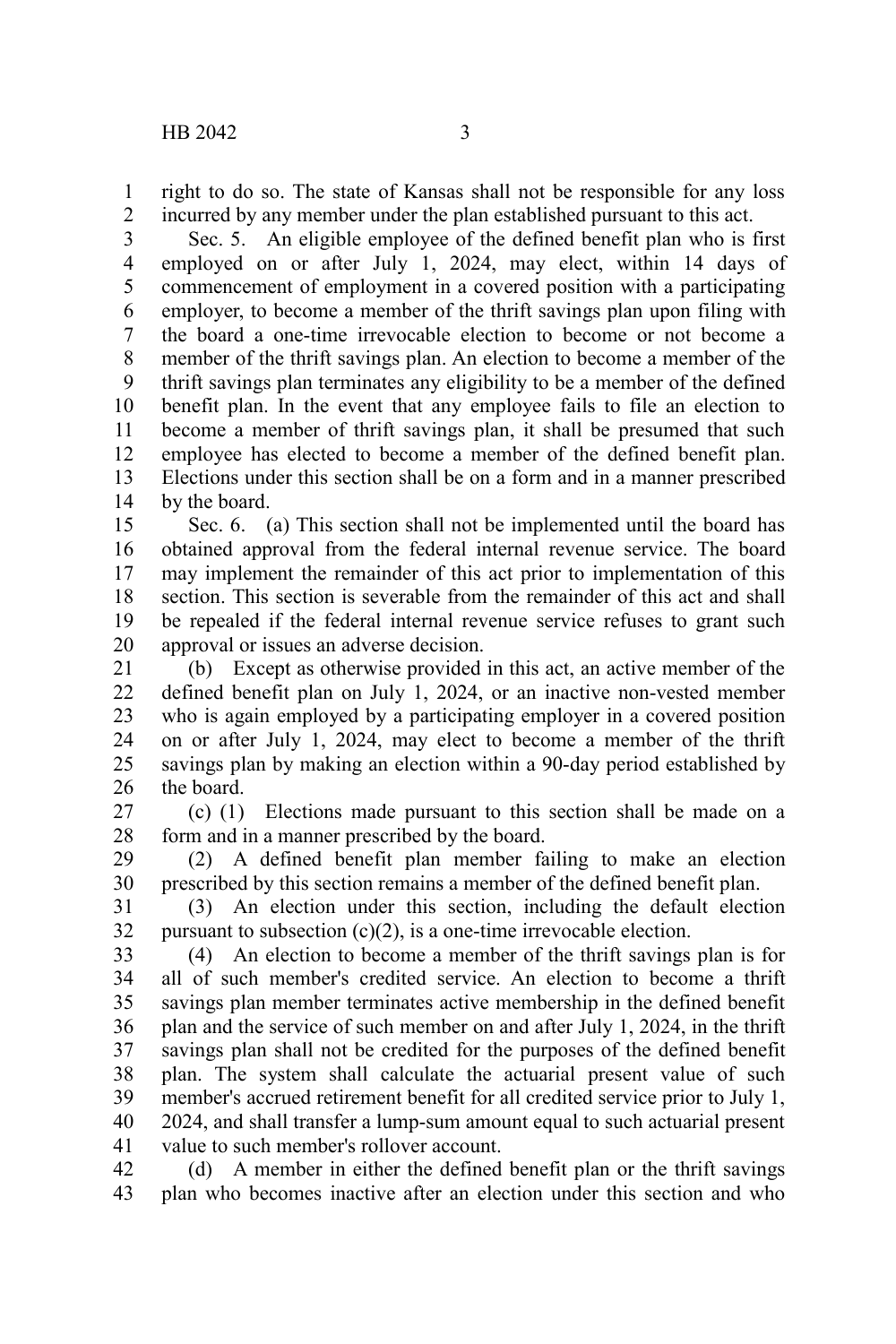returns to active membership remains in the plan previously elected. 1

(e) A member of the defined benefit plan who is subject to a domestic relations order or an execution or income-withholding order may not transfer to the thrift savings plan unless the order is modified to apply under the thrift savings plan. 2 3 4 5

(f) (1) A member of the defined benefit plan who is purchasing service credit through installment payments, either made directly to the board or pursuant to a payroll deduction agreement, may not transfer membership to the thrift savings plan unless the member first completes the contract for purchase of service credit. 6 7 8 9 10

(2) A member who files an election to transfer membership may make a lump-sum payment for up to the balance of the service credit remaining to be purchased prior to transferring, subject to the limitations of section 415 of the federal internal revenue code. The lump-sum payment, unless made by a rollover, shall be made with after-tax dollars. 11 12 13 14 15

(3) If a member who files an election to transfer membership fails to complete the contract for purchase of service credit by the end of the member's 90-day election window, the board shall terminate the service purchase contract and credit the member with the prorated amount of service credit purchased under the contract. 16 17 18 19 20

Sec. 7. The board shall accept the rollover of contributions and the income on those contributions from another eligible retirement plan to the member's rollover account only to the extent allowed under the federal internal revenue code. 21 22 23 24

Sec. 8. (a) A thrift savings plan member's mandatory contribution account includes the member's contributions and the income on those contributions and is vested from the date that the employee becomes a member of the plan. 25 26 27 28

(b) A thrift savings plan member's employer contribution account includes the employer's contributions and the income on those contributions and is vested only when the member has a total of five years of participating service in the thrift savings plan. 29 30 31 32

(c) A thrift savings plan member's rollover account includes the member's rollovers of contributions made pursuant to section 6 or 7, and amendments thereto, and income on those contributions and are vested from the date that the contributions are credited to the account. 33 34 35 36

(d) If the thrift savings plan member's employer contribution account is not vested upon termination of plan membership, as provided in this section, the employer contributions and income are forfeited as provided in section 9, and amendments thereto. 37 38 39 40

Sec. 9. (a) An active thrift savings plan member shall contribute 3% of compensation to the thrift savings plan. These contributions shall be picked up by the employer via a salary reduction as provided in section 41 42 43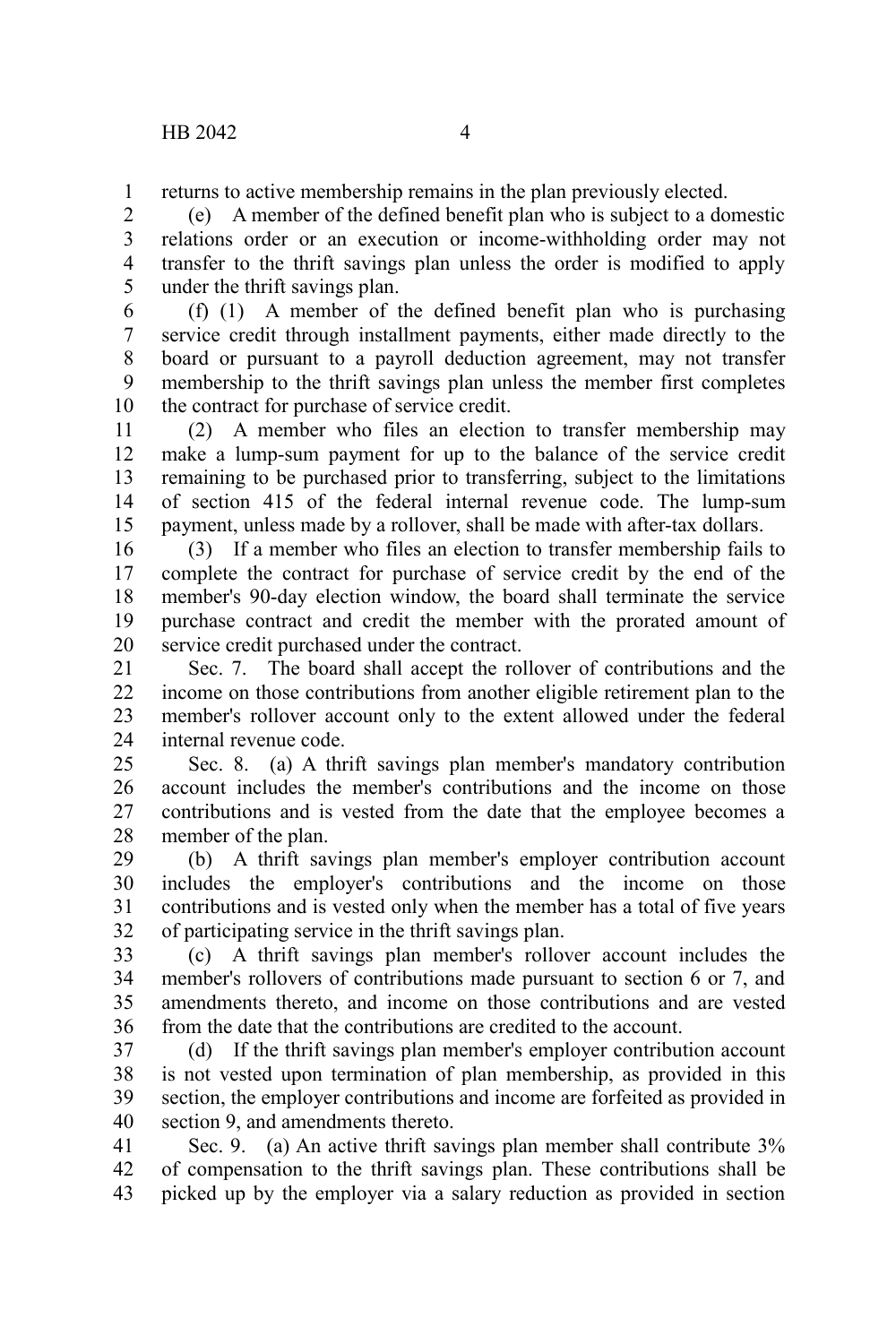414(h)(2) of the federal internal revenue code. 1

2 3 (b) An active plan member's employer shall contribute the following: (1) 4% of compensation to the active plan member's employer

contribution account; and 4

(2) an additional 0.5% of compensation to the active plan member's employer contribution account if such member contributes 4% of compensation to the plan or an additional 1% of compensation if such member contributes 5% or more of compensation to the plan. 5 6 7 8

(d) Forfeitures of employer contributions and investment income on the employer contributions may not be used to increase a plan member's retirement account. The board shall allocate the forfeitures under this section to meet the plan's administrative expenses, including startup expenses.  $\mathbf{Q}$ 10 11 12 13

Sec. 10. (a) (1) The board shall require in any agreement or agreements with entities pursuant to section 3, and amendments thereto, that at least the following investment alternatives under the thrift savings plan are offered to members, including: 14 15 16 17

18

19

(A) A government securities investment fund;

(B) a fixed income index investment fund; 20

21

(C) a common stock index investment fund; (D) a small capitalization stock index investment fund;

 $22$ 

(E) an international stock index investment fund; and

(F) hybrid funds mixing and matching various investment funds, tailored to projected retirement years. 23 24

(2) (A) The board shall select an index that is a commonly recognized index comprised of common stock the aggregate market value of which is a reasonably complete representation of the United States equity markets. 25 26 27

(B) The common stock index investment fund shall be invested in a portfolio designed to replicate the performance of the index selected under paragraph  $(2)(A)$ . The portfolio shall be designed such that, to the extent practicable, the percentage of the large capitalization stock index investment fund that is invested in each stock is the same as the percentage determined by dividing the aggregate market value of all shares of that stock by the aggregate market value of all shares of all stocks included in such index. 28 29 30 31 32 33 34 35

(3) (A) The board shall select an index that is a commonly recognized index comprised of common stock the aggregate market value of which represents the United States equity markets excluding the common stocks included in the common stock index investment fund. 36 37 38 39

(B) The small capitalization stock index investment fund shall be invested in a portfolio designed to replicate the performance of the index in paragraph  $(3)(A)$ . The portfolio shall be designed such that, to the extent practicable, the percentage of the small capitalization stock index 40 41 42 43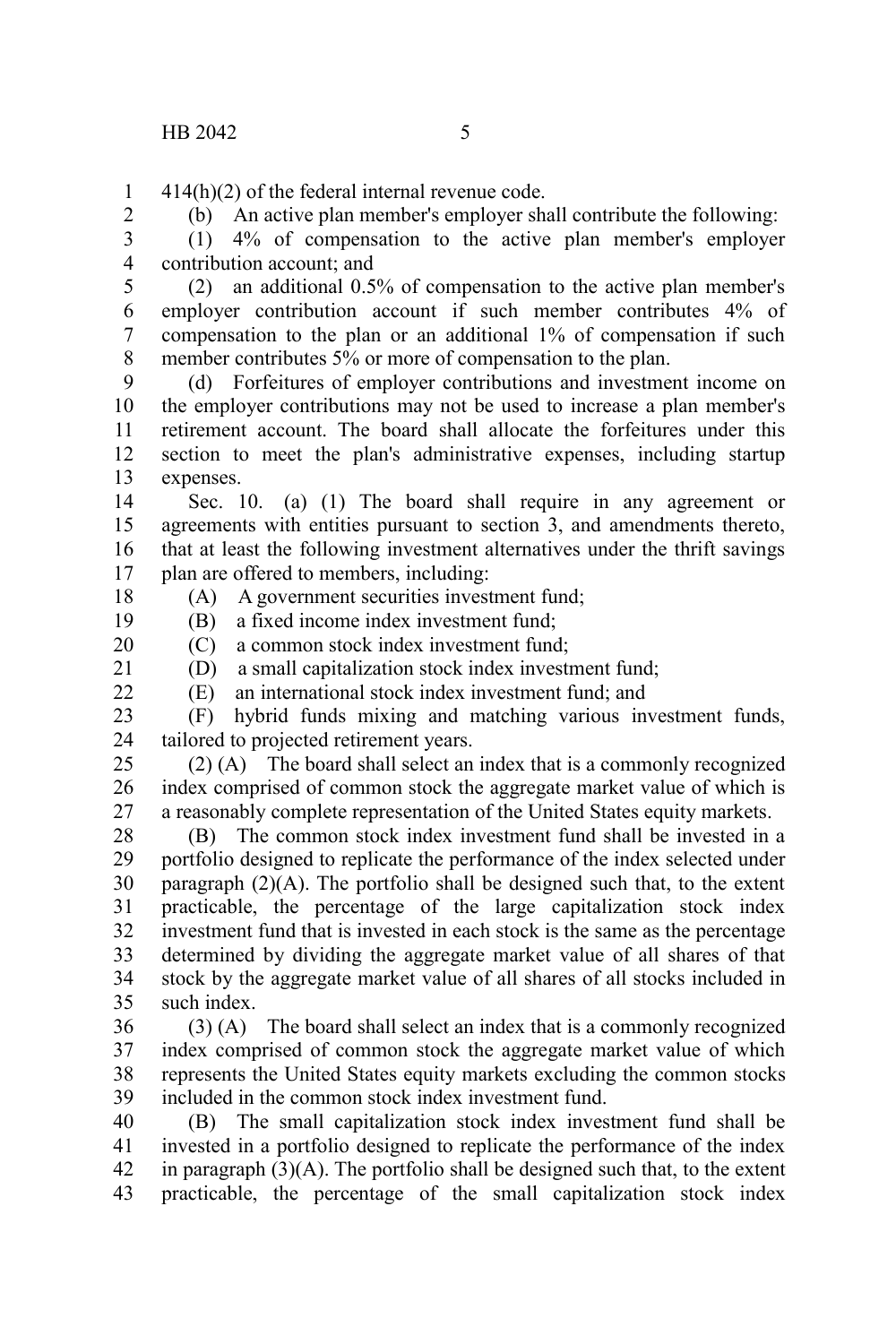investment fund that is invested in each stock is the same as the percentage determined by dividing the aggregate market value of all shares of that stock by the aggregate market value of all shares of all stocks included in such index. 1 2 3 4

(4) (A) The board shall select an index that is a commonly recognized index comprised of stock the aggregate market value of which is a reasonably complete representation of the international equity markets excluding the United States equity markets. 5 6 7 8

(B) The international stock index investment fund shall be invested in a portfolio designed to replicate the performance of the index in paragraph (4)(A). The portfolio shall be designed such that, to the extent practicable, the percentage of the international stock index investment fund that is invested in each stock is the same percentage determined by dividing the aggregate market value of all shares of that stock by the aggregate market value of all shares of all stocks included in such index. 9 10 11 12 13 14 15

(b) The legislature may from time to time review the suitability and management of investment alternatives established by this section and may change the alternatives to be offered, and expressly reserves the right to do so. The board shall notify affected plan members of potential changes before any changes become effective. 16 17 18 19 20

(c) The board shall establish a default investment option for any plan member who does not have an effective investment direction. The board may utilize the government securities investment fund established pursuant to this section as the default investment fund. 21 22 23 24

(d) Assets within each member's account shall be invested as directed by the member within the investment alternatives established by the board. 25 26

(e) A plan member may elect the investment funds and alternatives referred to in this section into which the sums in the member's accounts are to be invested or reinvested. The board shall develop and make available to all plan members an electronic means for investment allocation elections. Elections to allocate existing account balances among the various investment alternatives referred to in this section shall be permitted on a daily basis. Elections to allocate future contributions among the various investment alternatives referred to in this section shall be permitted on a monthly basis. All investment elections shall be made in 1% increments. The sum of the percentages elected for all investment alternatives shall equal 100%. 27 28 29 30 31 32 33 34 35 36 37

Sec. 11. Any time after termination of service, a plan member or the plan member's beneficiary may terminate plan membership by filing a written application with the board and removing the plan member's vested account balance from the plan through any combination of the following payout options, each of which is subject to the provisions of the plan document and the federal internal revenue code and the applicable 38 39 40 41 42 43